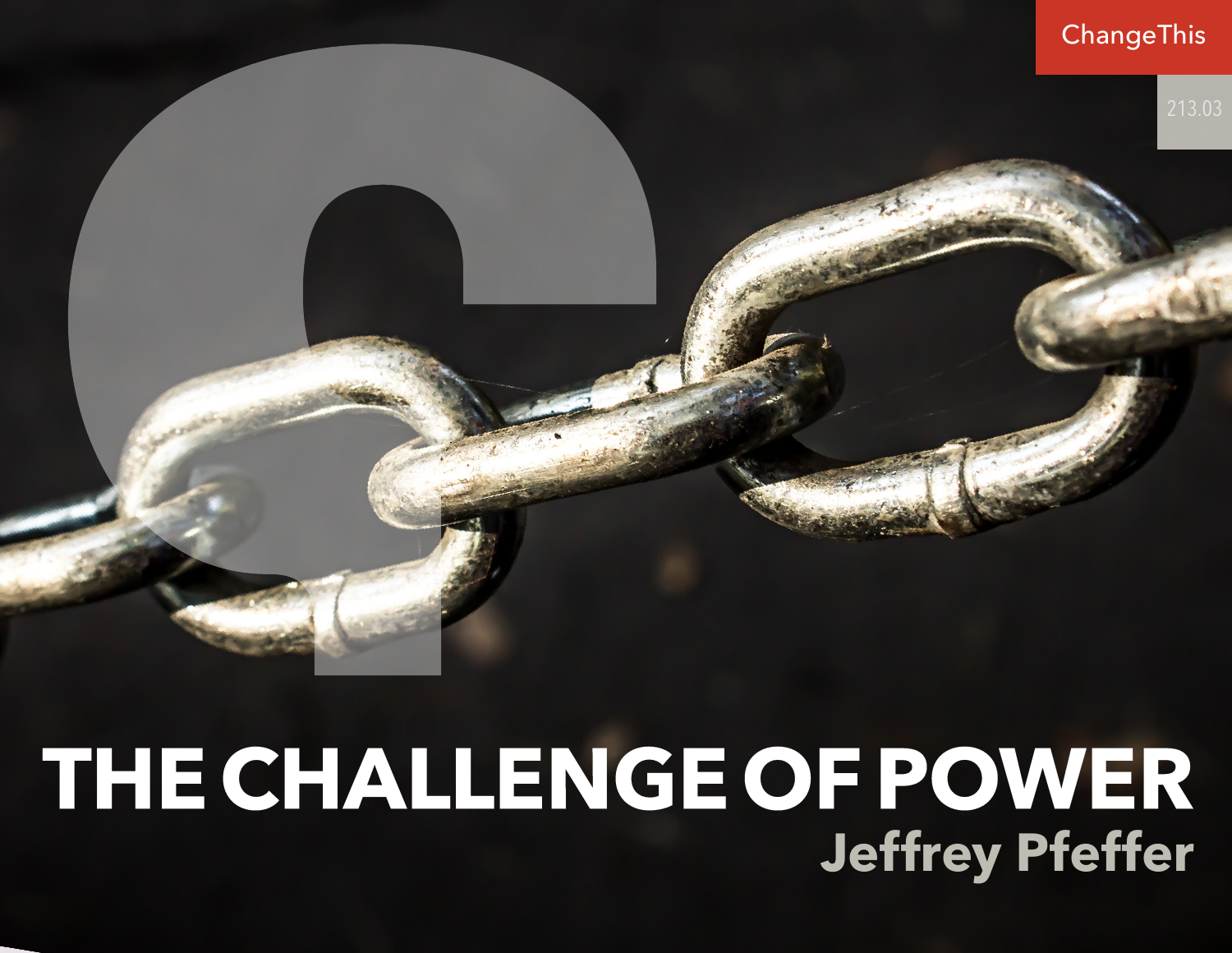

# If you want power to be used for 1213.03 good, more good people need to have power.

## –A quote attributed to me.

I regularly suffer a form of what might be called intellectual whiplash. On the one hand, people—even a good friend and insightful editor—tell me my ideas about power don't fit the prevailing zeitgeist with its emphasis on collaboration, being nice, and enacting politically correct behavior. On the other hand, I get emails like the one from an individual enrolled in my online class on power. That person told me and his classmates that he learned that performance is not enough. Rather, he now knew he had to ask people in power in his company for what he wanted and needed to advance his career and achieve his job objectives and to flatter higher-ups; to believe in himself and act and speak with power; to build a network and support system; and, when confronting opposition and conflict, to be smart in how and when to fight his battles. And oh, by the way, he would miss my final live session because his network-building and "get noticed" efforts had resulted in his being on the corporate plane with two C-level officers to make an international market visit at the same time as the session.

So, what to believe about power? How to act—what to do?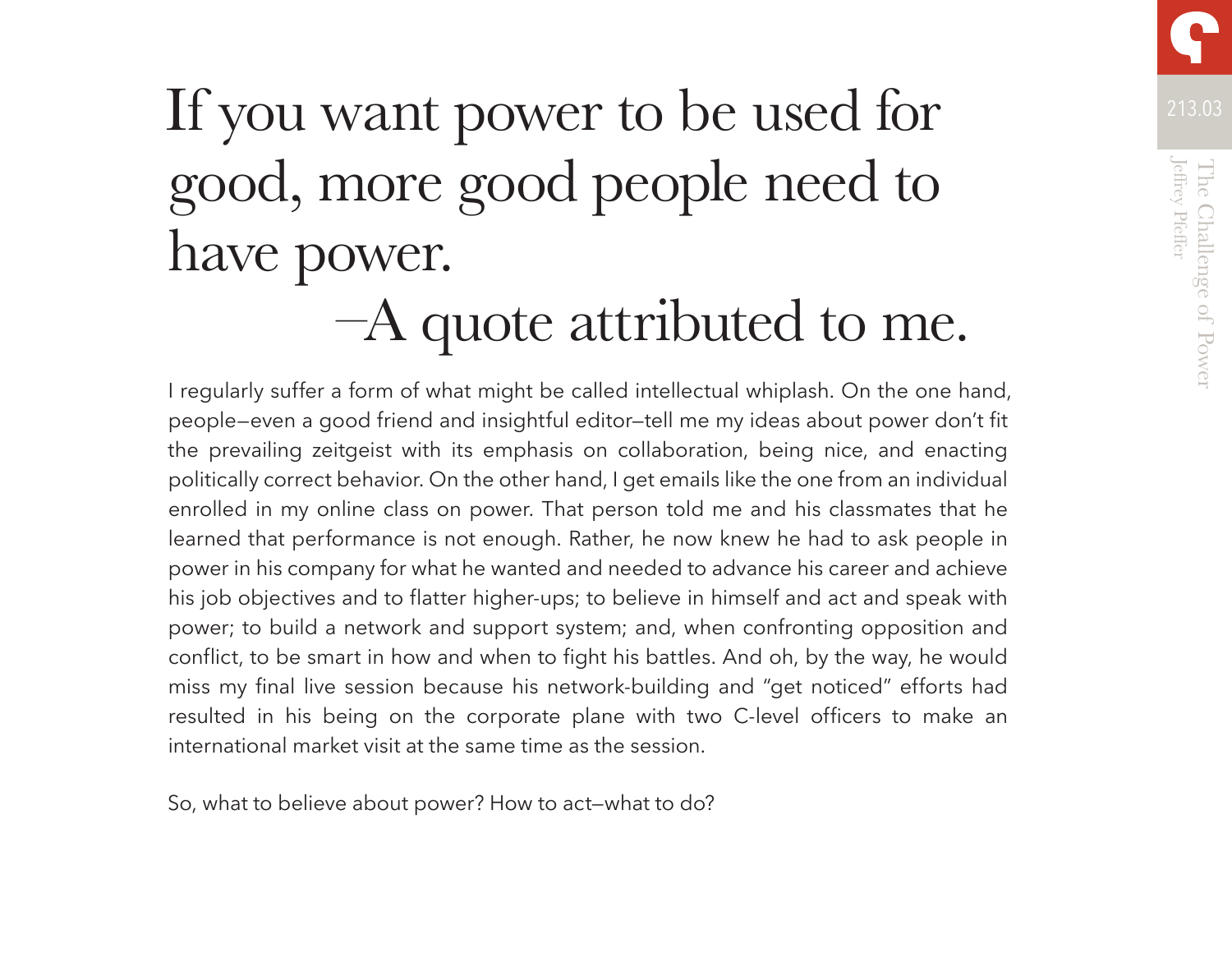Jeffrey Pfeffer Jeffrey Pfeffer The Challenge of Power The Challenge of

I have written three books on power, four if you count a prequel that confronts leadership aphorisms that are mostly untrue and unhelpful, like recommendations to be modest, authentic, and truthful. My last two books on power have done reasonably well, being used in classes literally worldwide. I never thought I'd write another, but I recently decided it was time to write a fourth. Why now?

People–even a good friend and insightful editor–tell me my ideas about power don't fit the prevailing zeitgeist with its emphasis on collaboration, being nice, and enacting politically correct behavior.

First, I have continued my efforts to convey material on organizational power and politics ever more effectively. I have the privilege of doing so for some of the most talented people in the world, both online and in person. This activity has deepened my insights about how to simplify, clarify, and articulate more clearly the ideas behind rules of power—how and why people can take actions that, very practically and often quickly, will alter their career trajectories and their lives. Students have shown me how learning the rules of power and their application can have profoundly positive and immediate effects.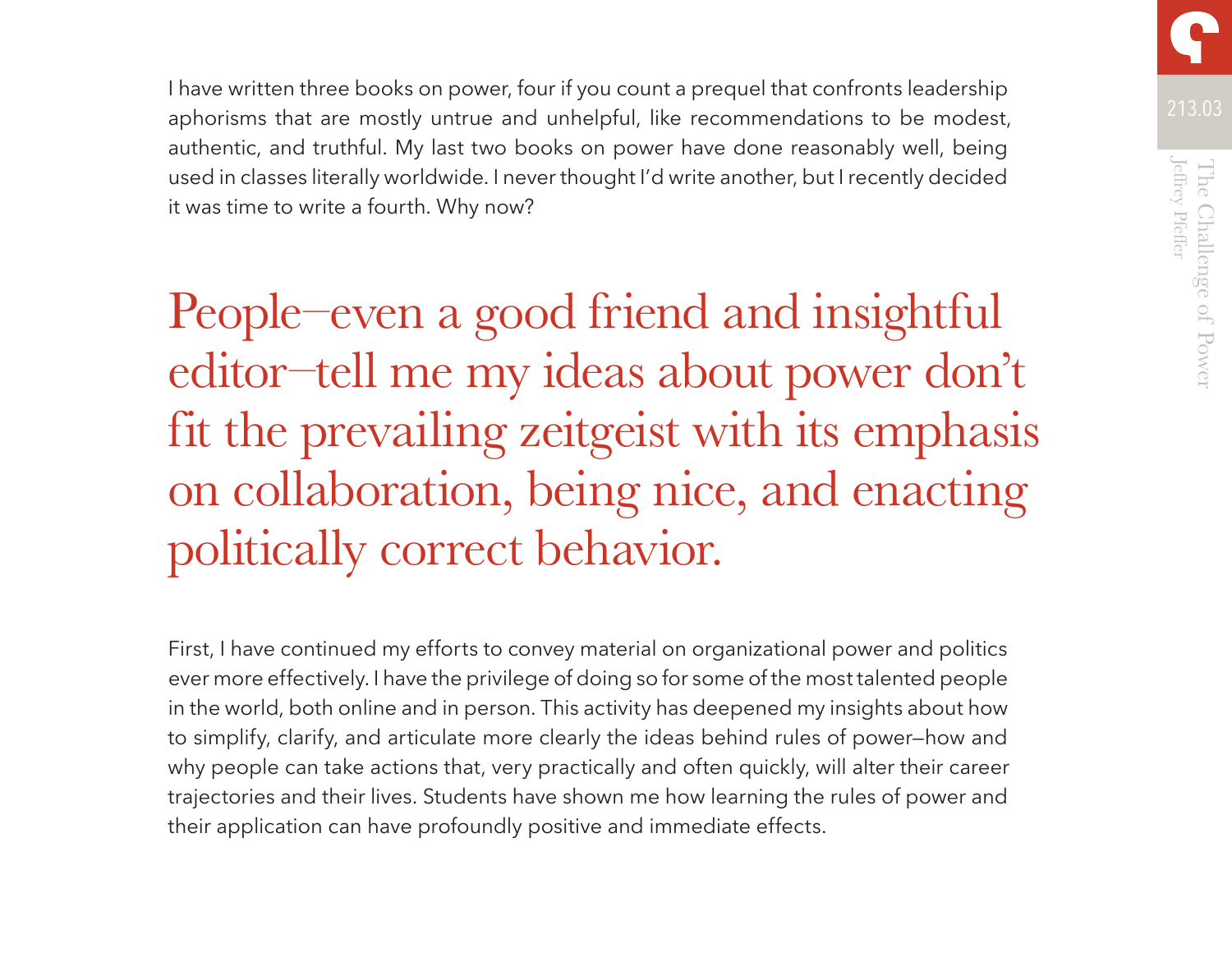213.03 None of this is rocket science, although all of it is consistent with social science evidence and all too infrequently implemented. The research evidence also suggests the rules of power are quite general and hold across cultures. Because of the positive effects of this material, I thought I should share my expanding capability to teach about organizational power and, more broadly, my most recent insights about helping people on their path to power.

#### **THE MAGIC NUMBER SEVEN**

After observing my former students as well as political and business leaders (particularly successful ones), and reviewing the relevant social science, I concluded that there were basically seven rules of power. Organizing lessons about power into these seven fundamental rules is an effective way to teach people what they need to do to have more influence and success. Seven turns out to be a good number of rules. In 1956, George Miller wrote an influential article arguing that "the unaided observer is severely limited in the amount of information he can receive, process, and remember," with seven elements or ideas, plus or minus two, constituting most people's capacity. A more recent analysis of Miller's argument noted that "the number 7 occurs in many aspects of life, from the seven wonders of the world to the seven seas and seven deadly sins." Further research has consistently confirmed the validity and robustness of Miller's original insight about cognitive limitations once one gets much beyond seven items.

Fortunately, my ideas about the building and use of power can be effectively captured in seven rules.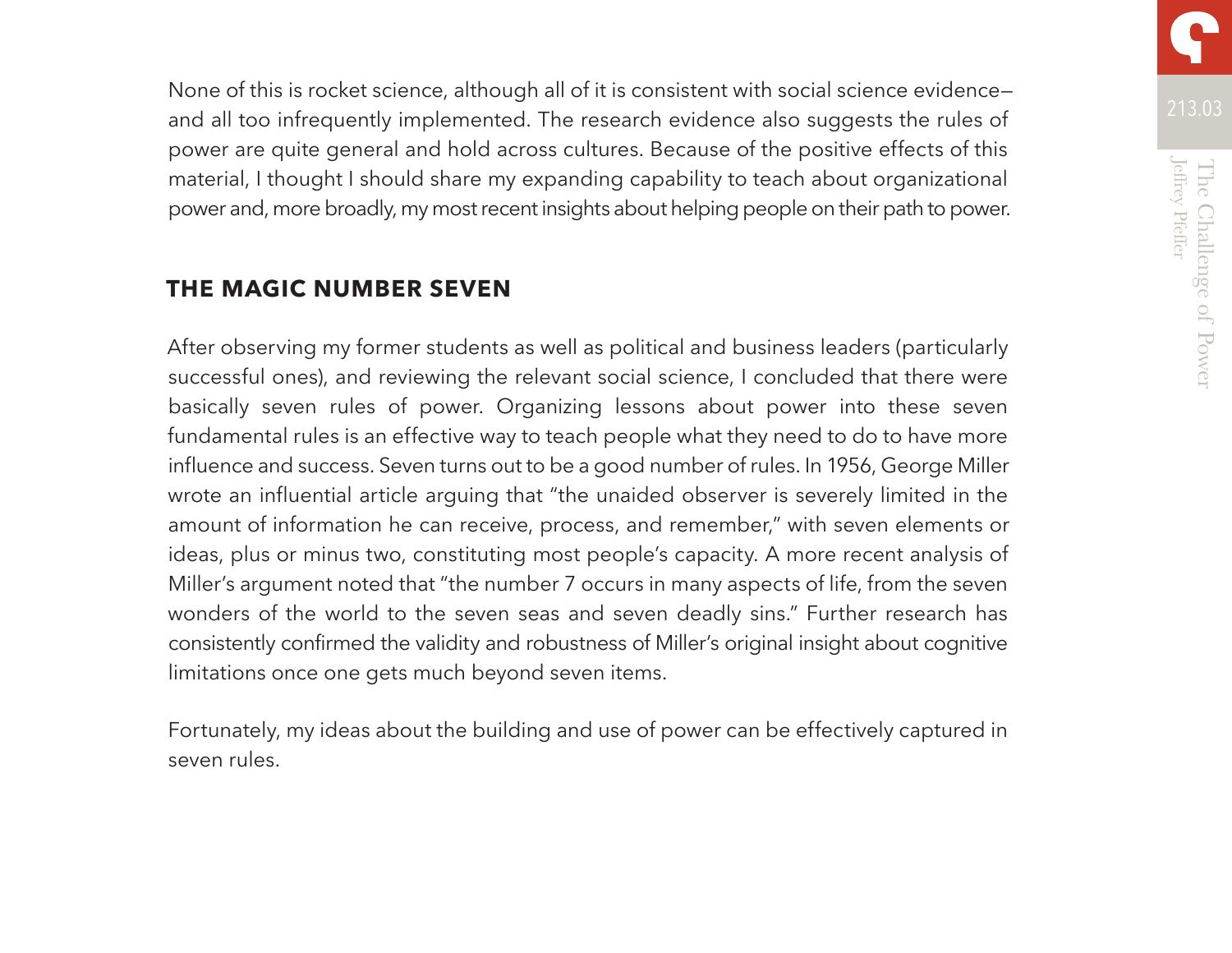The seven rules are:

- 1. Get out of your own way.
- 2. Break the rules.
- 3. Appear powerful.
- 4. Build a powerful brand.
- 5. Network relentlessly.
- 6. Use your power.
- 7. Success excuses almost everything you may have done to acquire power.

I believe the seventh rule to be one of the more important, as it can cause people to act rather than worry needlessly about consequences.

#### **EXPLAINING THE CURRENT LEADERSHIP LANDSCAPE**

The second factor that changed my mind was the observable reality of contemporary political and business leaders, including but certainly not limited to people like Donald Trump, Steve Jobs, Jeff Bezos, Bill Gates, Meg Whitman, Carly Fiorina, and Elon Musk, that I find people do not understand. Many people consider these individuals and their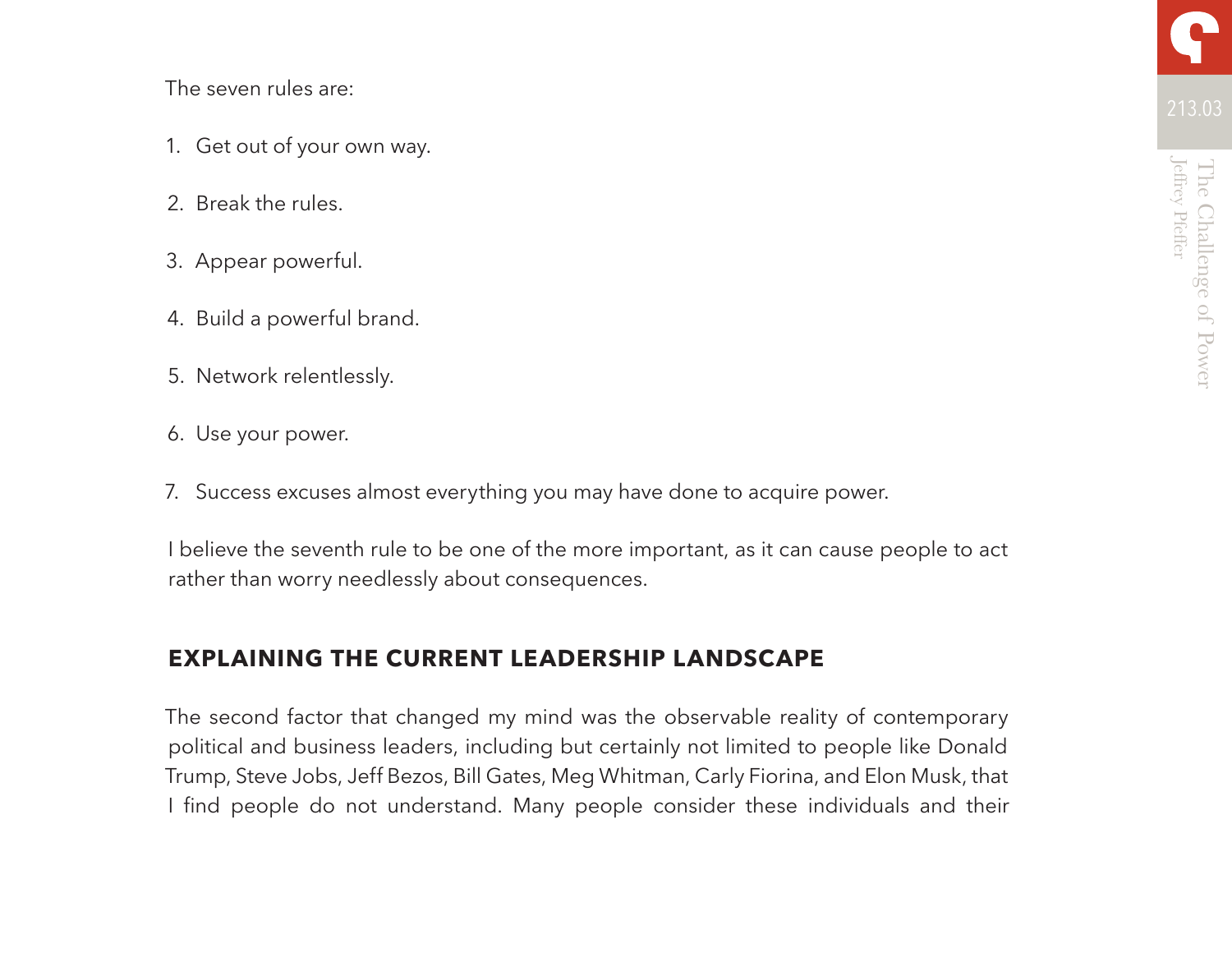behaviors anomalies, but fail to recognize that as they exemplify the rules of power, these leaders offer important lessons about contemporary—yes, contemporary, not ancient successful leadership behavior.

Trump surely follows the seven rules of power I outline in the book. In fact I originally intended to write about the leadership lessons of Trump. I decided against it because he is such a polarizing figure that people find it hard to objectively watch what he does and evaluate it outside the context of Trump himself. However, in thinking about why Trump has been so unexpectedly successful in politics and other domains, I developed insights into not only the social science foundations that help explain his success, but also the behavior and outcomes achieved by many other corporate leaders and politicians in the United States and elsewhere.

None of this is rocket science, although all of it is consistent with social science evidence —and all too infrequently implemented. The research evidence also suggests the rules of power are quite general and hold across cultures.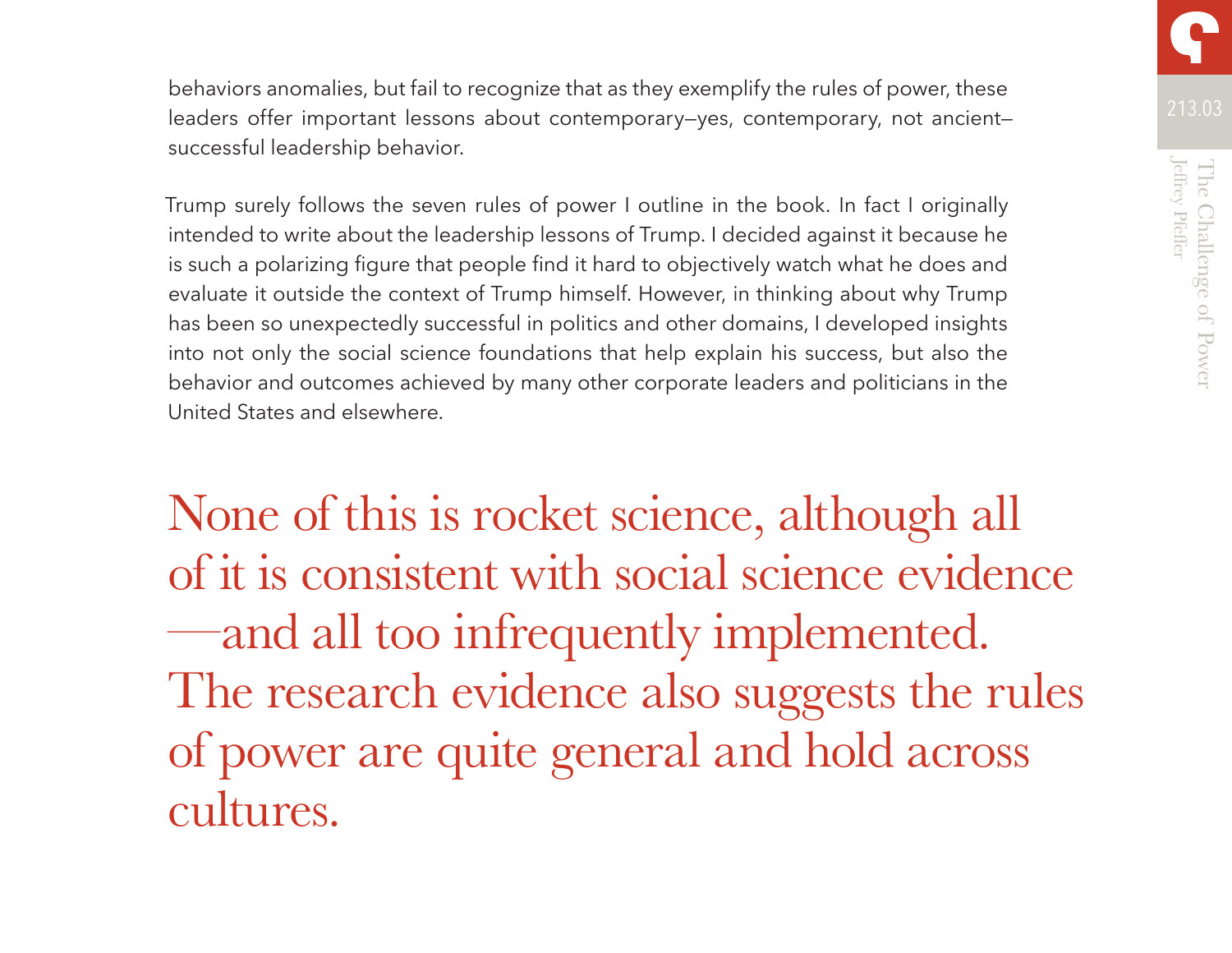**Jeffrey Pfeffer** Jeffrey Pfeffer The Challenge of The Challenge of Power

Because people do not understand the behavioral realities of power, they are continually surprised by both what happens and the effectiveness of actions that seemingly violate conventional wisdom about leadership—mostly because much of this wisdom is largely untethered from research on the social psychology of human behavior. Sometimes the surprise is accompanied by unanticipated career setbacks that arise because people are unprepared for the realities of social life.

My hope is that the new book will help people better understand the everyday dynamics and political truths of organizations of all types, public and private. My explicit goal, stated in my Paths to Power course outline, is to provide people with the knowledge that, if implemented, can help them never have to leave a job involuntarily. Although I have not achieved that goal, as I still see too many people being ousted, the goal remains relevant and important. Teaching people how to put the seven rules of power into practice can help them achieve that objective.

#### **POWER IS NOT A "DARK" ART; IT'S THE KEY TO SUCCESS**

My third motivation for writing the book: all too frequently I encounter people, either by email or in my courses, who initially express resistance, skepticism, discomfort, challenges, and similar feelings with the ideas I teach. Not because they doubt the ideas' existence in the world or maybe even their validity founded on social science research or what they observe. To use the word of one recent email correspondent, they find the principles and research findings "depressing"—or, quoting my friend and colleague Bob Sutton, "dark." Consequently, people eschew opportunities to make things happen and accelerate their careers as effectively as they might.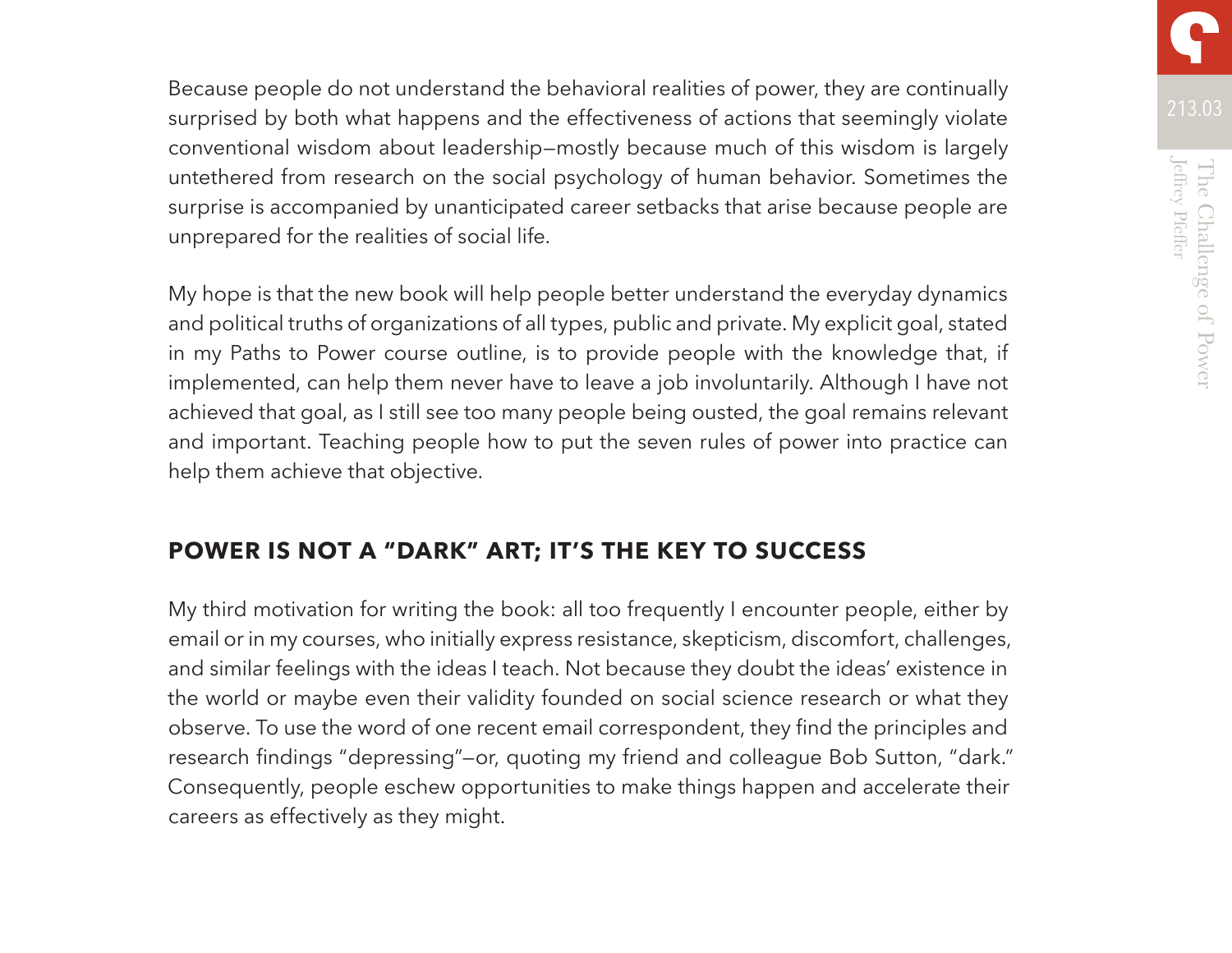I figured that one way to fight these perceptions was to provide people seven rules that, if they used them, would make them more powerful. Once people had more power, they would be much less depressed and experience the world as less dark, because they would be considerably more effective at getting things done as they navigated that world. They would also be physically and mentally healthier, because research shows that health is related to job control and one's position in the social hierarchy, and happier, because power is associated with increased happiness.

#### **HAVE THE PRINCIPLES—THE RULES—OF POWER CHANGED?**

Fourth, I wanted to address directly the frequent narrative that today everything is different—fundamentally changed by new values, new generations (and their own new values), and new technologies, particularly social media—and therefore old ideas about power and influence are no longer relevant. That argument is why it is not surprising that people feel ambivalent about my class and writings, given the current attitude in business schools and other programs in leadership and administration. Power—and possibly even more so, organizational (or maybe all) politics—is on the outs.

Many books and research studies that are ostensibly about power are fundamentally ambivalent about embracing techniques to make people more powerful. Many commentaries on power, while optimistic and uplifting and often quite popular, are, in their Panglossian views of human behavior and the social world, remarkably untethered from the empirical realities of social life. By neglecting or actively rejecting the fundamental, enduring realities of power and human behavior, such commentators' earnest and wellmeaning attempts to make things better—and different—are almost certainly doomed to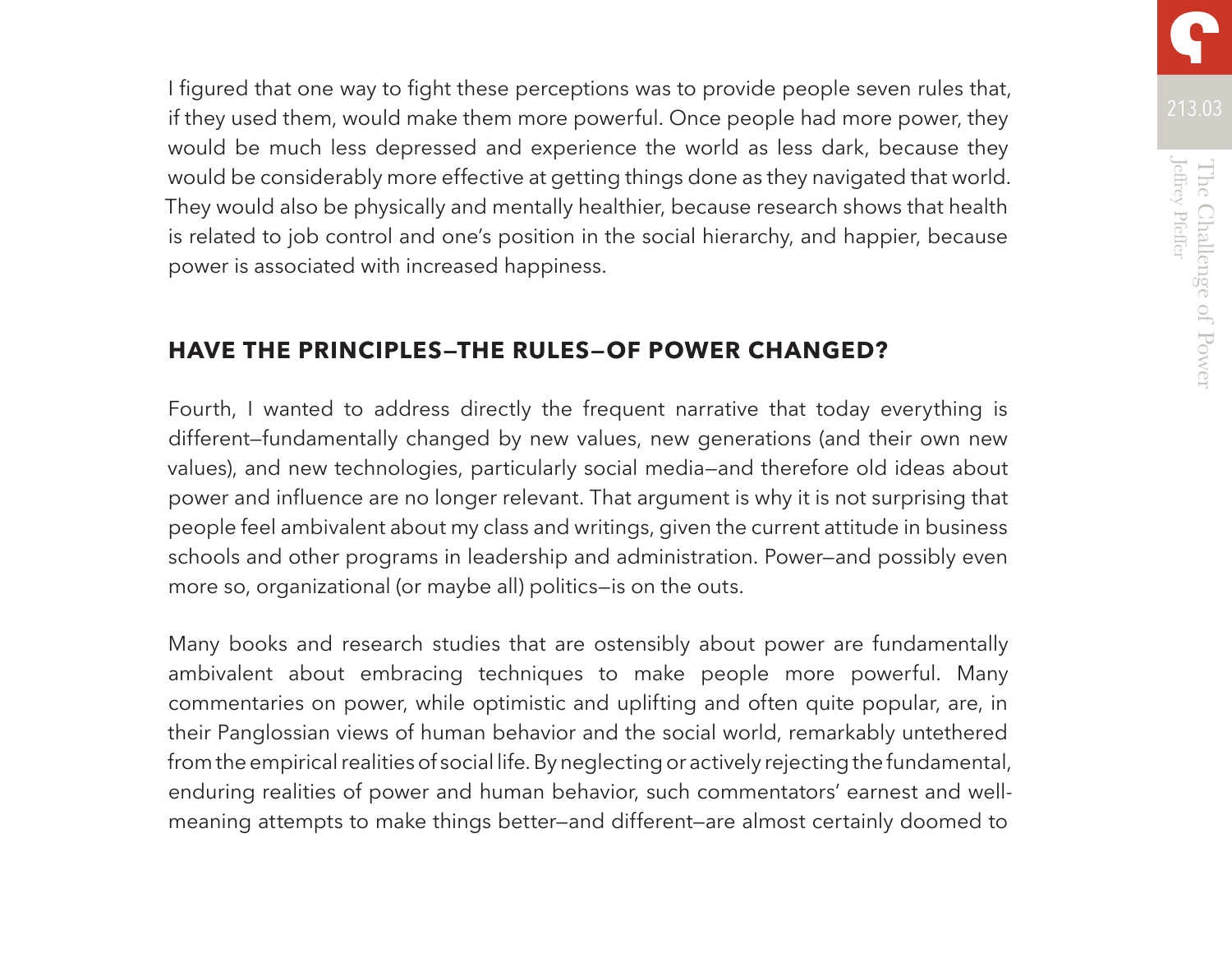**Jeffrey Pfeffer** Jeffrey Pfeffer The Challenge of The Challenge of Power

fail, just as attempting to build a rocket without adhering to the laws of physics and thermodynamics is unlikely to succeed. Here are a few of the many examples of writings on power that I find disconnected from the data about actual power in the world.

Moses Naim wrote *The End of Power* about how powerful people in powerful roles are experiencing greater limits on their power. Naim notes how many people with fancy titles had confided in him about the perceived (or claimed) gaps between the power others attributed to them and both what they could get done and their own self-expressed perceptions of their power. When Mark Zuckerberg of Facebook fame launched a book club, he named this book his first selection.

I trust you appreciate the irony. As I write this, Zuckerberg is recentralizing his control over Facebook, and of course Facebook, like many of its Silicon Valley peers, has a supermajority voting structure that assures, as New York Times technology columnist Kara Swisher has aptly noted, that Zuckerberg cannot be fired regardless of what he does. Some people may face the end of power or limits on their power, but certainly not Zuckerberg; a lot fewer people have tenuous power than claim to.

Many books and research studies that are ostensibly about power are fundamentally ambivalent about embracing techniques to make people more powerful.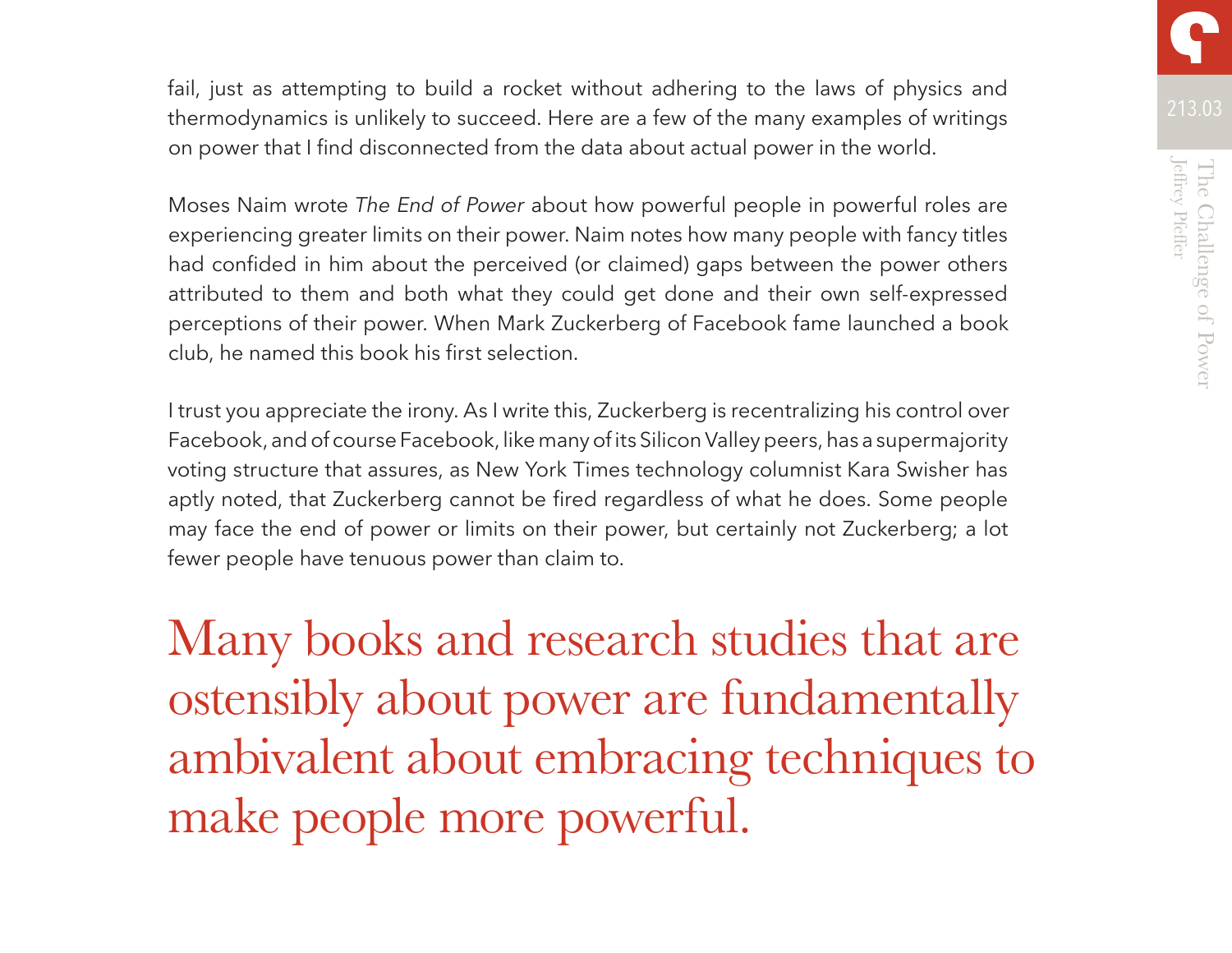In this same book, which I often hear about as an example of how theories and realities of power have fundamentally changed, Naim asks what globalization was doing to economic concentration. The presumption was that the globalization of business—and therefore, competition—would disperse economic power. He asked that question in 2013. By now the answer is clear, and it is not what many expected. Not only in the US but around the world, antitrust authorities are girding for battle because globalization has increased the concentration of power and wealth, particularly in technology multinationals but in other industries as well, such as telecommunications and even retail (perhaps you have heard of Amazon?). Following the 2008–2009 financial crisis, banks that were criticized as being too big to fail got—bigger. The story of nonexistent antitrust enforcement and increasing concentration of economic power is one often empirically told.

Then there are Jeremy Heimans and Henry Timms, authors of *New Power*. Their thesis is that power wasn't ending, but that power and its bases and use were being fundamentally transformed by things like the internet, social media, and new communication modalities. The result of this social and technological change was to be greater democratization, a word they use often, as the ideas of new power would make power less concentrated and available to more people. Their basic argument, expressed by numerous others, was that the ability of many individuals to readily acquire a communications platform (think blogs and accounts on social media platforms like Twitter, Facebook, and Instagram) and to easily access the world's information (think Google) would lead to a proliferation of innovation and social movements. Much like the oft-discussed but ultimately unsuccessful Arab Spring, there would be, to take a phrase from the 1960s, more power to the people, including those lacking formal positions of power.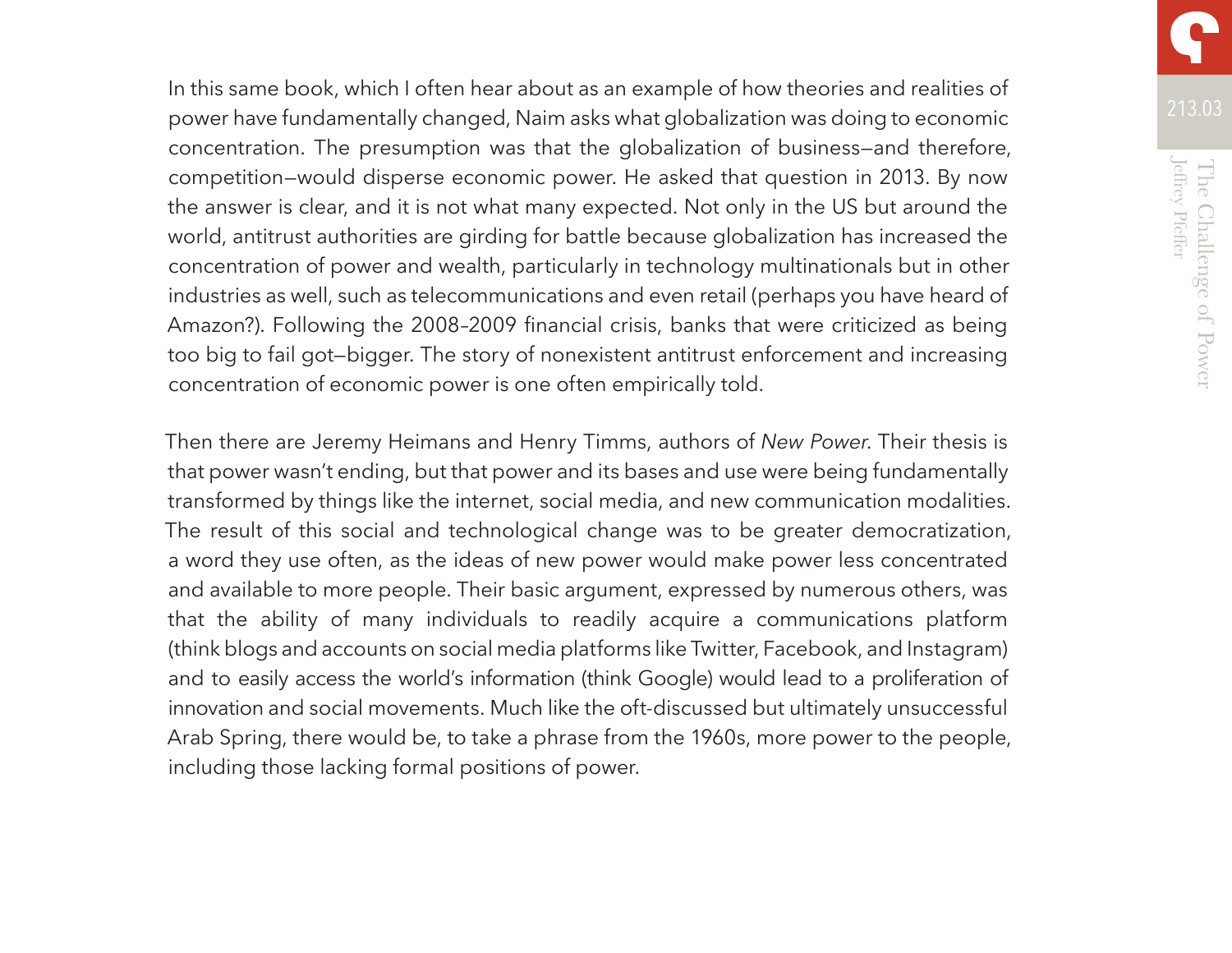Unfortunately, reality intruded, and the most successful users of the new communication methods and social media platforms turned out to be those who already held political and economic power. According to one Philippines-based observer of the media scene, "Power is consolidating power" almost everywhere in the world, as independent news groups are eliminated, enabling the voice "with the loudest megaphone" to shape reality. *The Economist* Intelligence Unit, which since 2006 has compiled a democracy index, noted that "democracy is in retreat . . . The global score of 5.44 out of ten is the lowest recorded since the index began." Or maybe you prefer the Human Freedom Index, published by the conservative Cato Institute since 2008. Since that time, overall freedom in the world has decreased, with 61 countries increasing their ratings and 79 decreasing.

To take some examples of the consolidation of power from the political realm, in China, Xi Jinping has officially made himself ruler for life, as, in effect, has Russia's Vladimir Putin. Authoritarian rule is on the rise in numerous other European and Asian countries, including Hungary, Poland, Turkey, and the Philippines. Hong Kong's special status has mostly eroded with China increasingly circumscribing its rights. In the United States, Donald Trump won the presidency in 2016 first by effectively harnessing "new power communication modalities" such as Facebook, then—according to the fact checkers at the Washington Post—by telling numerous falsehoods, with the Republican Party ultimately falling in line behind him. Although he (barely) lost reelection in 2020, Trump received the second most votes in the history of presidential elections, exceeding his 2016 tally.

In short, power is not ending, nor are many of its manifestations new. To effectively lead in a world that has not changed as much as many think or expect, people need to understand the basic principles—the rules—of power.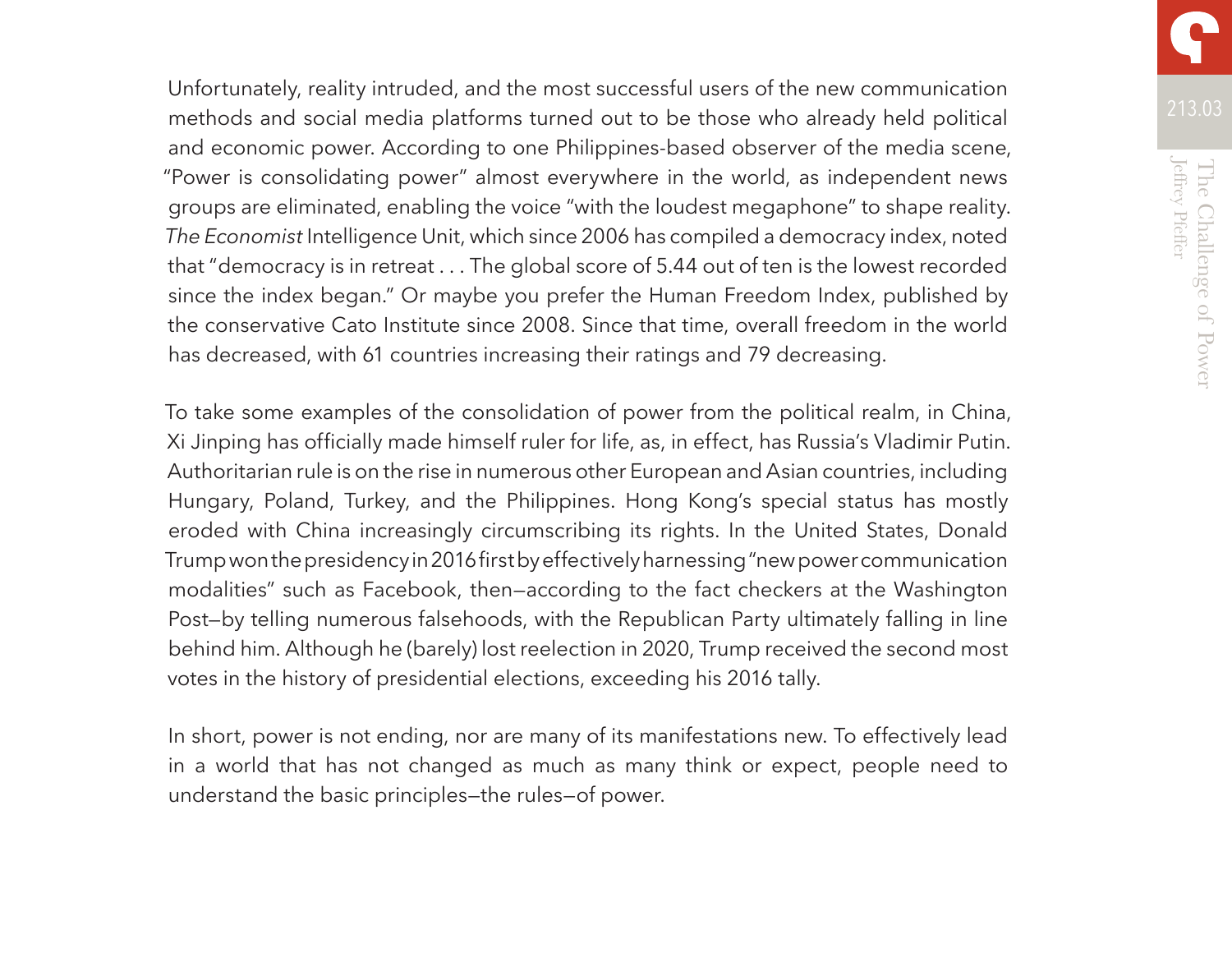#### **USING ANALYSIS AND DATA TO CREATE A MORE POWERFUL YOU**

Maybe these facts and many like them are "depressing" or "dark." But to reprise the quote with which I opened this chapter, if power is to be used for good, more good people need power. And if they are going to get that power, they need to understand the well-established social science verities that will permit them to succeed in a world where power has neither disappeared, nor become less concentrated, nor changed in its determinants and strategies. Simply put, people need to embrace the rules of power, not run from them. My job is not to make you happy or tell you stories that uplift your spirits. All the same, I consider myself not a cynic but a pragmatist and a realist.

Since 1979, I have taught as a full professor at Stanford University's Graduate School of Business. My course on power in organizations is one of the most popular electives, not because of my charm or charisma and certainly not because the material fits the prevailing ethos. It has succeeded because, as one student put it, "your class actually helps us understand the world we continually encounter," and does so in a way that makes many people demonstrably more effective and successful. The school's motto is "Change lives, change organizations, change the world." Change requires power. If change were going to happen without power and influence, it would have already.

If power is to be used for good, more good people need power.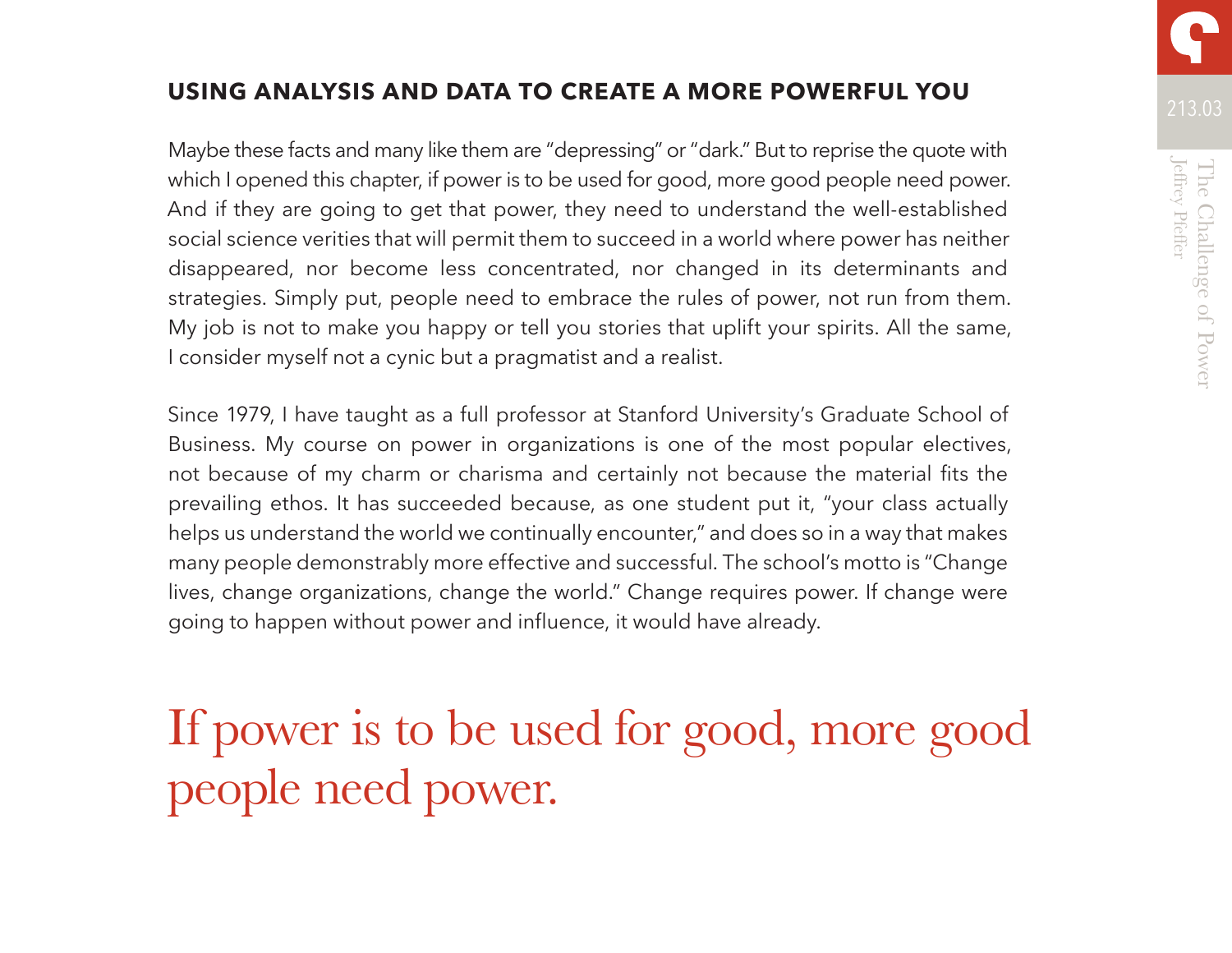**Jeffrey Pfeffer** Jeffrey Pfeffer The Challenge of The Challenge of Power

The first step to making change is to get yourself (and your allies) into positions of leverage so that your efforts have disproportionate effects in accomplishing things. If you want happy talk, this is not the place for you.

My reading material reflects this mindset. Among the books sitting on my desk are one titled *How to Be a Dictator: The Cult of Personality in the Twentieth Century*, which won the Samuel Johnson Prize; *Cheaters Always Win: The Story of America*, and *Cheating*, by my late Stanford law school colleague Deborah Rhode. All of them are worth reading for their deep understanding of the realities of history and human behavior. Their message: life is not always fair, even though people "cling to the idea that people generally get what they deserve." People are seduced by and attracted to narcissists and despots and wind up voting for or working for them, frequently with bad outcomes. Honesty is not automatic or inevitable, but needs institutional structures and sanctions—unfortunately, often missing to organize social life and reduce cheating and deception. You get the point.

Sociologist Murray Edelman wrote several books on political language. One has a line that I particularly appreciate. Paraphrased, it goes: it is often the case in politics that one side gets the rhetoric, the other the reality. Despite all the talk about the changes in power dynamics, new power, the end of power, and so forth, much as magicians wave their hands so you aren't as likely to see their tricks, people are diverted from the fundamental understandings that can make them more successful and effective. If you read my new book and follow its advice, you will not be one of those people.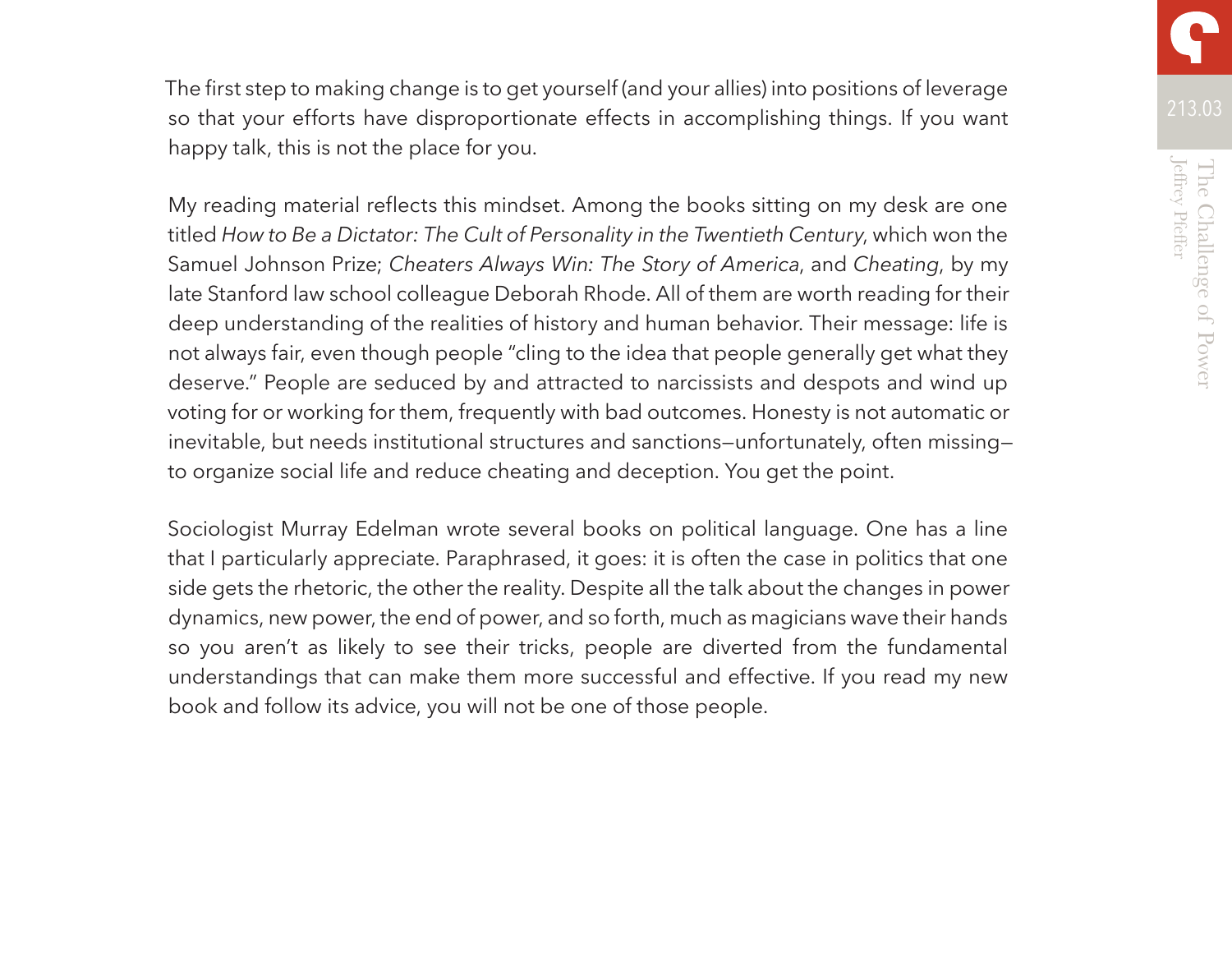I offer one other recommendation. When you hear people—leaders, academics, "gurus" (a term I detest)—provide advice and tell their stories, do a modicum of due diligence. You possess access, through online databases and other sources, to a wealth of information. Go online and see how many lawsuits have been filed against these people, what various websites say about their leadership styles. Better yet, track down those who have worked with and for these wonderful leaders and teachers, and talk to them about the realities of their organizations and behavior. Or seek out stories journalists have written about them. Simply put, engage in some critical thinking and investigate. You will soon see that, to paraphrase Shakespeare with the line "Methinks the lady doth protest too much" from Hamlet, often the people who most forcefully advocate authenticity and transparency are the least likely to possess those qualities. No, you don't need to believe me and the welter of social science evidence I will provide about the rules of power. **You can believe your own eyes—as long as you bother to keep your eyes open.**

Adapted from *7 Rules of Power: Surprising--but True--Advice on How to Get Things Done and Advance Your Career*. Copyright © 2022 by Jeffrey Pfeffer. All Rights Reserved.